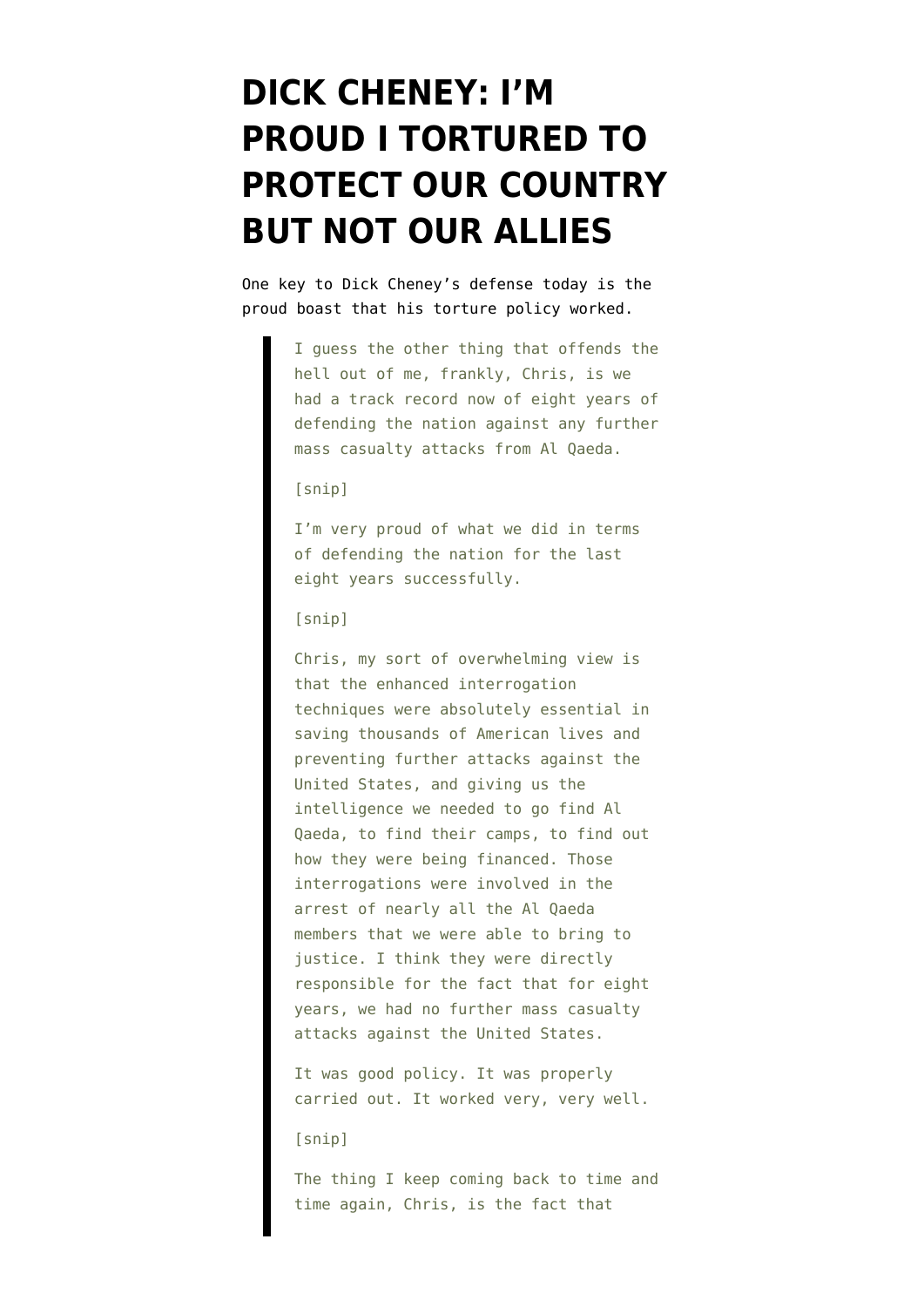we've gone for eight years without another attack. Now, how do you explain that?

The critics don't have any solution for that. They can criticize our policies, our way of doing business, but the results speak for themselves.

I wonder how Jose Maria Aznar feels about Dick Cheney's proud defense of torture? Spain's former Prime Minister who staked much on supporting Cheney's unpopular war in Iraq had that support rewarded with a vicious attack on Madrid's subway. The attack happened a year after we started torturing Khalid Sheikh Mohammed. But somehow, all the torture of al Qaeda's mastermind somehow failed to prevent the Madrid attack.

I wonder what the families of those who died in the Madrid attack think, hearing Cheney defend his torture program by boasting of eight years with no attack?

Or what do the Indonesians think to hear of Cheney's boast? Several months after we tortured Abu Zubaydah in 2002, Indonesia suffered from its worst terrorist attack, in Bali. Yet somehow waterboarding Abu Zubaydah did little to prevent those more than 200 deaths.

Or how about Jordan which–in 2005–suffered from bombings at the hand of Zarqawi at multiple western hotels. How does Jordan feel about Cheney's boast? We tortured alleged Zarqawi ally Hassan Ghul in 2004, but that failed to prevent these bombings.

And how does Tony Blair feel, our poodle, who stayed loyal to America's wars until the end? How does he feel when Cheney boasts of going eight years with no attacks when London's subway was attacked? We tortured Abu Faraj al-Libbi earlier in 2005, before the London Tube attack. It failed to prevent that attack.

The fact of the matter is that all the torture